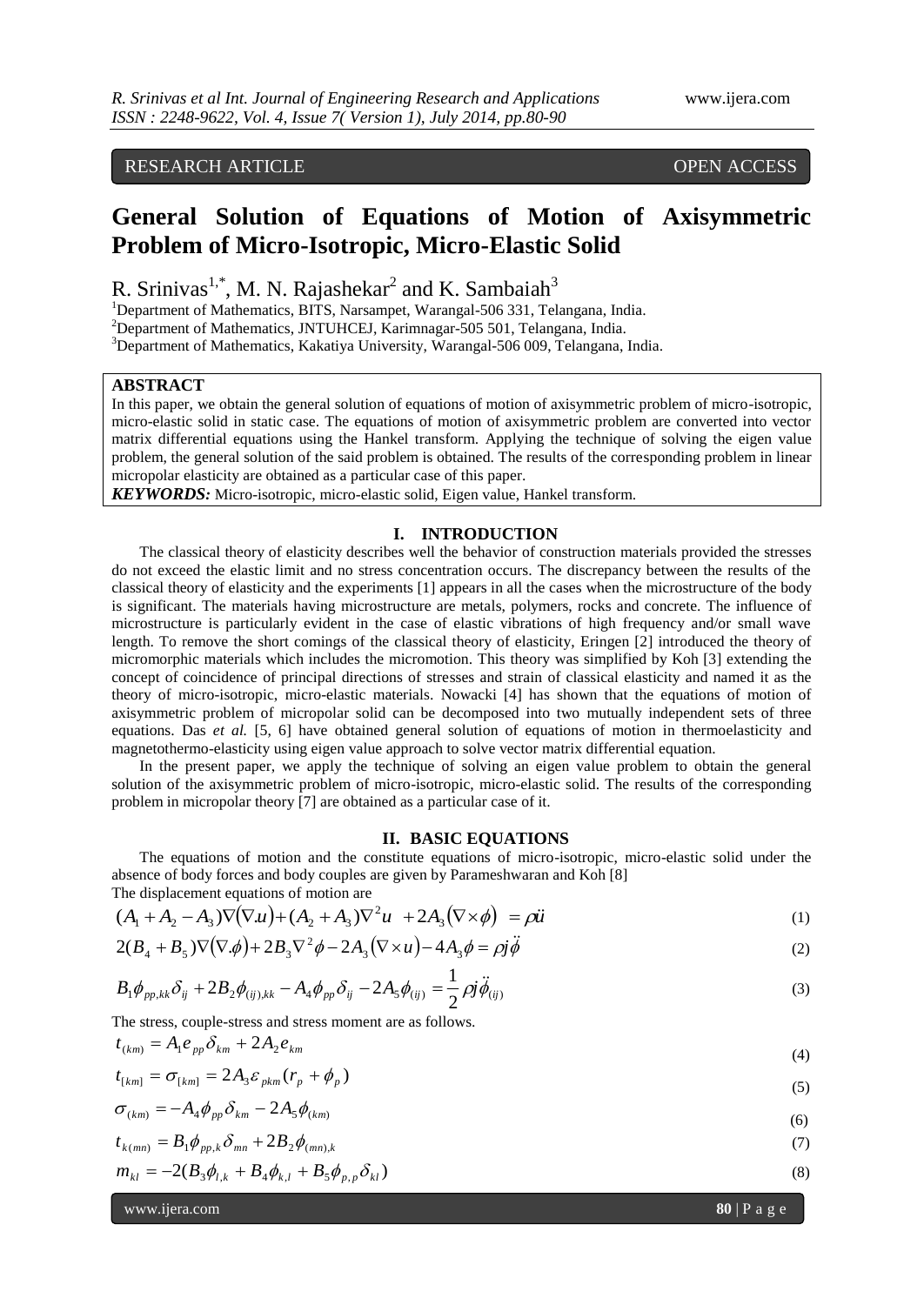where

| $A_1 = \lambda + \sigma_1$ ,                             | $B_1 = \tau_3$ ,                                                                                                          |  |
|----------------------------------------------------------|---------------------------------------------------------------------------------------------------------------------------|--|
| $A_2 = \mu + \sigma_2$                                   | $2B_2 = \tau_7 + \tau_{10}$                                                                                               |  |
| $A_3 = \sigma_5$                                         | $B_3 = 2\tau_4 + 2\tau_9 + \tau_7 - \tau_{10}$                                                                            |  |
| $A_4 = -\sigma_1$ ,                                      | $B_{4} = -2\tau_{4}$ ,                                                                                                    |  |
| $A_5 = -\sigma_2$ ,                                      | $B_5 = -2\tau_9$<br>(9)                                                                                                   |  |
| subject to the conditions                                |                                                                                                                           |  |
| $3A_1 + 2A_2 > 0$ , $A_2 > 0$ , $A_3 > 0$ ,              |                                                                                                                           |  |
| $3A_4 + 2A_5 > 0$ , $A_5 > 0$ ,                          |                                                                                                                           |  |
| $3B_1 + 2B_2 > 0$ , $B_2 > 0$ ,                          |                                                                                                                           |  |
| $B_3 > 0$ , $-B_3 < B_4 < B_3$ , $B_3 + B_4 + B_5 > 0$ . | (10)                                                                                                                      |  |
|                                                          | where $\rho$ is the average mass density, j is the micro-inertia. The macro displacement in the micro elastic             |  |
|                                                          | continuum is denoted by $u_k$ and the micro deformation by $\phi_{(mn)}$ , for the linear theory we have the macro-strain |  |

 $e_{km} = e_{(k,m)}$ , the macro rotation vector  $r_k = \frac{1}{2} \varepsilon_{kmn} u_{n,m}$  $=\frac{1}{2}\varepsilon_{kmn}u_{n,m}$ , the micro-strain  $\phi_{(mn)}$  and micro-rotation  $=\frac{1}{2}\varepsilon_{\rho km}\phi_{km}$ . The stress measures are the asymmetric stress (macro-stress)  $t_{mn}$ , the relative stress (micro-

 $\phi_p = \frac{1}{2} \varepsilon_{pkm} \phi_{km}$ stress)  $\sigma_{km}$  and the stress moment  $t_{kmn}$  and also the couple stress tensor  $m_{kp} = \varepsilon_{pmn} t_{kmn}$ . The symbol ( ) appeared in suffix of a quantity indicate that the quantity is symmetric and [ ] shows the quantity is skewsymmetric.  $\lambda, \mu, \sigma_1, \sigma_2, \sigma_5, \tau_3, \tau_4, \tau_7, \tau_9$  and  $\tau_{10}$  are the ten elastic moduli. Further,  $\varepsilon_{pkm}$  is the permutation symbol and  $\delta_{km}$  is the Kronecker delta. The ( $\ldots$ ) denotes the derivatives with respect to time.

## **III. FORMULATION AND SOLUTION OF THE PROBLEM**

The problem is to find the general solutions of axisymmetric equations of static micro-isotropic, microelastic material under the absence of body forces and body couples, we take  $\ddot{u} = \ddot{\phi} = 0$  and the cylindrical coordinates  $r, \theta$  and  $z$  are introduced.

The equations of motion (1) and (2) for the static case are as follows.

$$
(A_2 + A_3) \left[ \nabla^2 u_r - \frac{u_r}{r^2} - \frac{2}{r^2} \frac{\partial u_\theta}{\partial \theta} \right] + (A_1 + A_2 - A_3) \frac{\partial e}{\partial r} + 2A_3 \left[ \frac{1}{r} \frac{\partial \phi_z}{\partial \theta} - \frac{\partial \phi_\theta}{\partial z} \right] = 0 \tag{11}
$$

$$
(A_2 + A_3) \left[ \nabla^2 u_\theta - \frac{u_\theta}{r^2} + \frac{2}{r^2} \frac{\partial u_r}{\partial \theta} \right] + (A_1 + A_2 - A_3) \frac{1}{r} \frac{\partial e}{\partial \theta} + 2A_3 \left[ \frac{\partial \phi_r}{\partial z} - \frac{\partial \phi_z}{\partial r} \right] = 0 \tag{12}
$$

$$
(A_2 + A_3)[\nabla^2 u_z] + (A_1 + A_2 - A_3)\frac{\partial e}{\partial z} + 2A_3 \frac{1}{r} \left[ \frac{\partial}{\partial r} (r\phi_\theta) - \frac{\partial \phi_r}{\partial \theta} \right] = 0
$$
\n(13)

$$
2B_3 \left[ \nabla^2 \phi_r - \frac{\phi_r}{r^2} - \frac{2}{r^2} \frac{\partial \phi_\theta}{\partial \theta} \right] - 4A_3 \phi_r + (2B_4 + 2B_5) \frac{\partial e'}{\partial r} - 2A_3 \left[ \frac{1}{r} \frac{\partial u_z}{\partial \theta} - \frac{\partial u_\theta}{\partial z} \right] = 0 \tag{14}
$$

$$
2B_3 \left[ \nabla^2 \phi_\theta - \frac{\phi_\theta}{r^2} + \frac{2}{r^2} \frac{\partial \phi_r}{\partial \theta} \right] - 4A_3 \phi_\theta + (2B_4 + 2B_5) \frac{1}{r} \frac{\partial e'}{\partial \theta} - 2A_3 \left[ \frac{\partial u_r}{\partial z} - \frac{\partial u_z}{\partial r} \right] = 0 \tag{15}
$$

$$
2B_3[\nabla^2 \phi_z] - 4A_3\phi_z + (2B_4 + 2B_5)\frac{\partial e'}{\partial z} - 2A_3\frac{1}{r} \left[\frac{\partial}{\partial r}(ru_\theta) - \frac{\partial u_r}{\partial \theta}\right] = 0
$$
\n(16)

www.ijera.com **81** | P a g e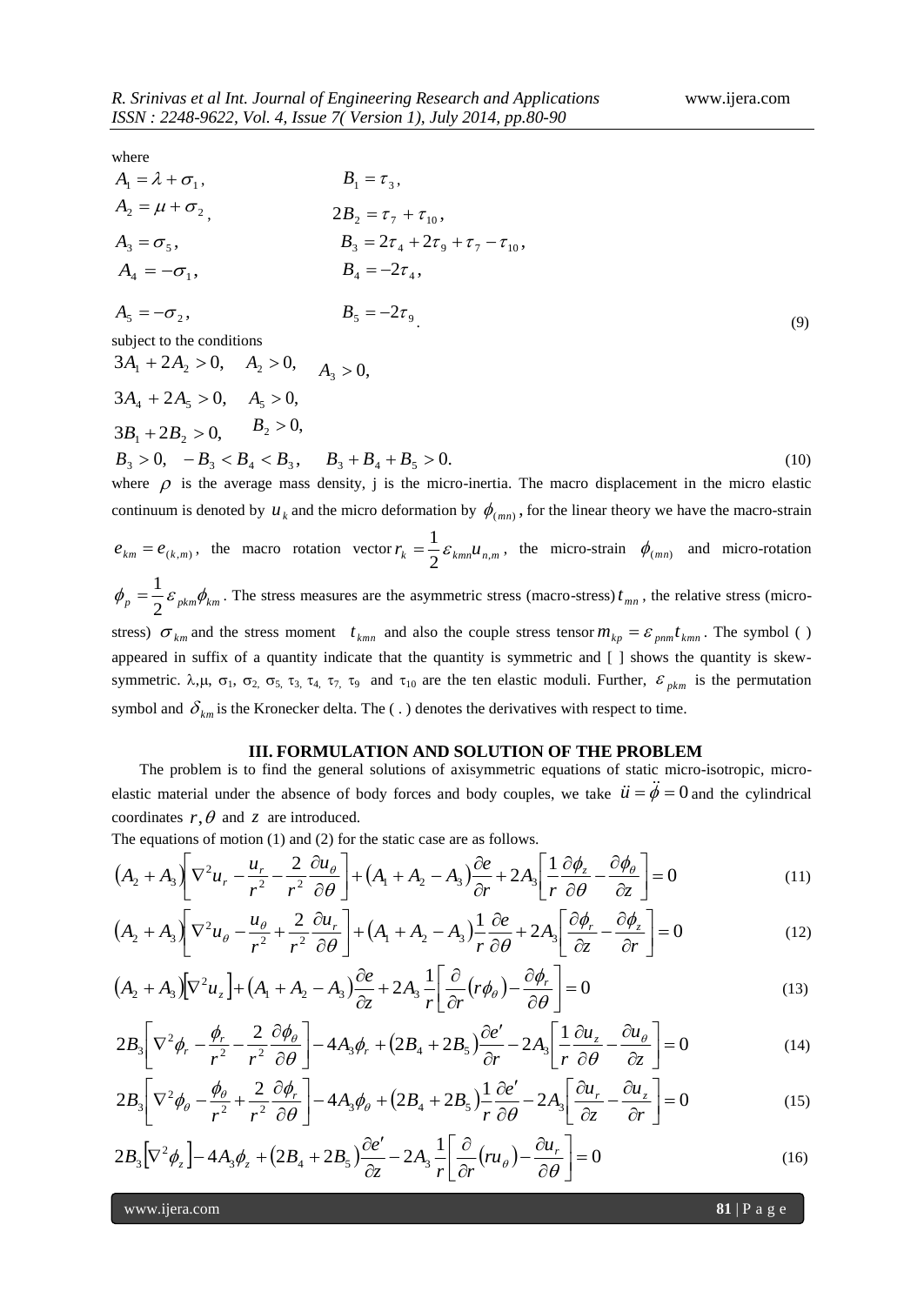where

$$
e = \frac{1}{r} \frac{\partial}{\partial r} (r u_r) + \frac{1}{r} \frac{\partial u_\theta}{\partial \theta} + \frac{\partial u_z}{\partial z}
$$
  
\n
$$
e' = \frac{1}{r} \frac{\partial}{\partial r} (r \phi_r) + \frac{1}{r} \frac{\partial \phi_\theta}{\partial \theta} + \frac{\partial \phi_z}{\partial z}
$$
  
\n
$$
\nabla^2 = \frac{\partial^2}{\partial r^2} + \frac{1}{r} \frac{\partial}{\partial r} + \frac{1}{r^2} \frac{\partial^2}{\partial \theta^2} + \frac{\partial^2}{\partial z^2}
$$

In case of the vectors of macro-displacement  $u$  and micro-rotation  $\phi$  depend only on the coordinates  $r$  and  $z$ , the equations  $(11)$  to  $(16)$  reduce to

$$
\left(A_2 + A_3\right)\left[\nabla^2 u_r - \frac{u_r}{r^2}\right] + \left(A_1 + A_2 - A_3\right)\frac{\partial e}{\partial r} - 2A_3\left[\frac{\partial \phi_\theta}{\partial z}\right] = 0\tag{17}
$$

$$
\left(A_2 + A_3\right)\left[\nabla^2 u_\theta - \frac{u_\theta}{r^2}\right] + 2A_3\left[\frac{\partial \phi_r}{\partial z} - \frac{\partial \phi_z}{\partial r}\right] = 0\tag{18}
$$

$$
(A_2 + A_3)[\nabla^2 u_z] + (A_1 + A_2 - A_3)\frac{\partial e}{\partial z} + 2A_3 \frac{1}{r} \left[\frac{\partial}{\partial r}(r\phi_\theta)\right] = 0
$$
\n(19)

$$
2B_3 \left[ \nabla^2 \phi_r - \frac{\phi_r}{r^2} \right] - 4A_3 \phi_r + (2B_4 + 2B_5) \frac{\partial e'}{\partial r} + 2A_3 \left[ \frac{\partial u_\theta}{\partial z} \right] = 0 \tag{20}
$$

$$
2B_3 \left[ \nabla^2 \phi_\theta - \frac{\phi_\theta}{r^2} \right] - 4A_3 \phi_\theta - 2A_3 \left[ \frac{\partial u_r}{\partial z} - \frac{\partial u_z}{\partial r} \right] = 0 \tag{21}
$$

$$
2B_3\left[\nabla^2\phi_z\right] - 4A_3\phi_z + \left(2B_4 + 2B_5\right)\frac{\partial e'}{\partial z} - 2A_3\frac{1}{r}\left[\frac{\partial}{\partial r}\left(nu_\theta\right)\right] = 0\tag{22}
$$

where

$$
e = \frac{1}{r} \frac{\partial}{\partial r} (r u_r) + \frac{\partial u_z}{\partial z}
$$
  
\n
$$
e' = \frac{1}{r} \frac{\partial}{\partial r} (r \phi_r) + \frac{\partial \phi_z}{\partial z}
$$
  
\n
$$
\nabla^2 = \frac{\partial^2}{\partial r^2} + \frac{1}{r} \frac{\partial}{\partial r} + \frac{\partial^2}{\partial z^2}
$$

Equations given by (17) to (22) can be split into two sets of equations. One of these is coupled in  $u_r$ ,  $u_z$ ,  $\phi_\theta$  and other set is coupled in  $\phi_r$ ,  $\phi_\theta$ ,  $u_\theta$ . These two sets are given by the equations (23) to (25) and (26) to (28).

$$
(A_2 + A_3) \left[ \nabla^2 u_r - \frac{u_r}{r^2} \right] + (A_1 + A_2 - A_3) \frac{\partial e}{\partial r} - 2A_3 \left[ \frac{\partial \phi_\theta}{\partial z} \right] = 0 \tag{23}
$$

$$
(A_2 + A_3)[\nabla^2 u_z] + (A_1 + A_2 - A_3)\frac{\partial e}{\partial z} + 2A_3 \frac{1}{r} \left[\frac{\partial}{\partial r}(r\phi_\theta)\right] = 0
$$
\n(24)

$$
2B_3 \left[ \nabla^2 \phi_\theta - \frac{\phi_\theta}{r^2} \right] - 4A_3 \phi_\theta - 2A_3 \left[ \frac{\partial u_r}{\partial z} - \frac{\partial u_z}{\partial r} \right] = 0 \tag{25}
$$

and

$$
2B_3 \left[ \nabla^2 \phi_r - \frac{\phi_r}{r^2} \right] - 4A_3 \phi_r + (2B_4 + 2B_5) \frac{\partial e'}{\partial r} + 2A_3 \left[ \frac{\partial u_\theta}{\partial z} \right] = 0 \tag{26}
$$

www.ijera.com **82** | P a g e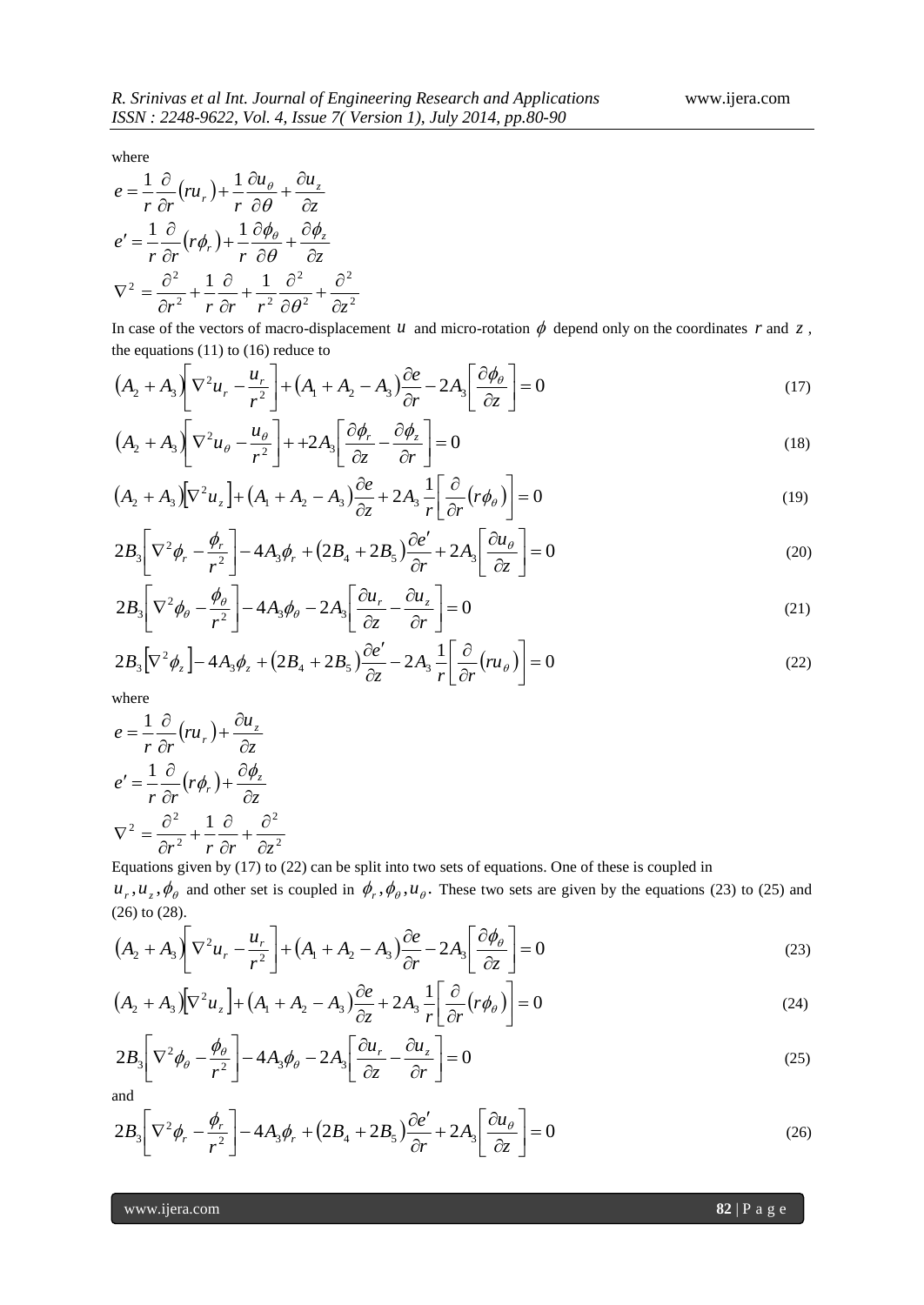*R. Srinivas et al Int. Journal of Engineering Research and Applications* www.ijera.com *ISSN : 2248-9622, Vol. 4, Issue 7( Version 1), July 2014, pp.80-90*

$$
2B_3\left[\nabla^2\phi_z\right] - 4A_3\phi_z + \left(2B_4 + 2B_5\right)\frac{\partial e'}{\partial z} - 2A_3\frac{1}{r}\left[\frac{\partial}{\partial r}\left(r\right)\right] = 0\tag{27}
$$

$$
\left(A_2 + A_3\right)\left[\nabla^2 u_\theta - \frac{u_\theta}{r^2}\right] + 2A_3\left[\frac{\partial \phi_r}{\partial z} - \frac{\partial \phi_z}{\partial r}\right] = 0\tag{28}
$$

The equations (23), (24) and (25) are three mutually independent functions  $u_r$ ,  $u_z$  and  $\phi_\theta$  involved. Multiplying (24) by  $rJ_0(\xi r)$  and (23), (25) by  $rJ_1(\xi r)$  and integrating between the limits 0 to  $\infty$  we find that the system of partial differential equations (23) to (25) reduces to the following system of ordinary differential equations.

$$
\left[ \left\{ -(A_2 + A_3)/2 - \left\{ -(A_1 + 2A_2)/2 \right\} \right\} \right] \left\{ - (A_1 - A_2 + A_3)/2 D u_z - 2A_3 D \overline{\phi}_0 \right\} = 0 \tag{29}
$$

$$
\left(-A_1 - A_2 + A_3\right) \xi Du_r + \left[\left\{-\left(A_1 + 2A_2\right)\right\}D^2 - \left\{-\left(A_2 + A_3\right)\right\}\xi^2\right] \mu_z + 2A_3 \xi \phi_\theta = 0
$$
\n
$$
2A D_{\mu\nu} + 2A \xi \overline{\psi} + \left[2B\left(D^2 - \xi^2\right) - 4A \overline{\psi} = 0\right] \tag{30}
$$

$$
2A_3D\overline{u_r} + 2A_3\xi\overline{u_z} + 2B_3(D^2 - \xi^2) - 4A_3\overline{\phi_\theta} = 0
$$
\n(31)

where  $u_r$ ,  $u_z$  and  $\phi_\theta$  are the Hankel transforms of the functions  $-u_r$ ,  $-u_z$  and  $\phi_\theta$  respectively and are given by

$$
\overline{u_r} = -\int_0^\infty r u_r J_1(\xi r) dr, \quad \overline{u_z} = -\int_0^\infty r u_z J_0(\xi r) dr, \quad \overline{\phi_\theta} = \int_0^\infty r \phi_\theta J_1(\xi r) dr.
$$
\nFurther, 
$$
D = \frac{d}{dr} \text{ and } D^2 = \frac{d^2}{dr^2}.
$$

*dz* and  $D^2 = \frac{d^2}{dz^2}$ 

We represent the equations (29) to (31) as a matrix differential equation

$$
[PD^2 - QD - R]X = 0
$$
\nwhere

\n
$$
[PD^2 - QD - R]X = 0
$$
\n(32)

$$
P = \begin{bmatrix} -(A_2 + A_3) & 0 & 0 \ 0 & -(A_1 + 2A_2) & 0 \ 0 & 0 & 2B_3 \end{bmatrix}, Q = \begin{bmatrix} 0 & (-A_1 - A_2 + A_3)\xi & 2A_3 \ -(A_1 - A_2 + A_3)\xi & 0 & 0 \ -2A_3 & 0 & 0 \end{bmatrix}
$$

$$
R = \begin{bmatrix} -(A_1 + 2A_2)\xi^2 & 0 & 0 \\ 0 & -(A_2 + A_3)\xi^2 & -2A_3\xi \\ 0 & -2A_3\xi & 2B_3\xi^2 + 4A_3 \end{bmatrix} \text{ and } X = \begin{bmatrix} \overline{u_r} \\ \overline{u_z} \\ \overline{\phi_\theta} \end{bmatrix}.
$$

We suppose

2*B<sub>3</sub>*[
$$
\nabla^2 \phi_z
$$
] - 4*A<sub>3</sub>φ<sub>z</sub>* + (2*B<sub>4</sub>* + 2*B<sub>5</sub>*) $\frac{1}{c_2} = 2A_3 \frac{1}{r} \left[ \frac{\partial}{\partial r} (H\phi) \right] = 0$  (27)  
\n(*A*<sub>2</sub> + *A<sub>3</sub>*  $\nabla^2 u_{\phi} - \frac{u_{\phi}}{r^2}$ ] + +2*A<sub>3</sub>*  $\left[ \frac{\partial \phi_r}{\partial z} - \frac{\partial \phi_z}{\partial r} \right]$  = 0 (28)  
\nThe equations (23), (24) and (25) are three mutually independent functions *u<sub>r</sub>*, *u<sub>s</sub>* and  $\phi_{\phi}$  involved. Multiplying  
\npartial differential equations (23) to (25) by *J<sub>1</sub>*(*ξ'*) and integrating between of ordinary differential equations.  
\n[*z*– (*A*<sub>3</sub> + *A*<sub>3</sub>)*jD*<sup>2</sup> -*z*– (*A*<sub>1</sub> + 2*A*<sub>3</sub>)*jD*<sup>2</sup>  $\frac{1}{l}$  – (*A* – *A*<sub>2</sub> + *A*)<sub>3</sub>*jDu<sub>z</sub>* – 2*A*<sub>3</sub>*Dh*<sub>θ</sub> = 0 (29)  
\n2*A<sub>3</sub>Di<sub>r</sub>* + 2*A<sub>3</sub>.\overline{5}\overline{D}u<sub>r</sub> + [*E*(*A*<sub>1</sub> + 2*A*<sub>2</sub>)*jD*<sup>2</sup> – *E*(*A*<sub>2</sub> + *A*)<sub>3</sub>*jD*<sup>2</sup>  $\frac{1}{l}$  – 2*A*<sub>3</sub>*5φ* = 0 (31)  
\nwhere  
\n $\overline{u_r}$ ,  $\overline{u$* 

Now the equation (32) can be expressed as

$$
PX'' - QX' - RX = 0 \tag{34}
$$

Multiplying the equation (34) by  $P^{-1}$  we have

$$
X'' = L_1 X' + L_2 X
$$
  
where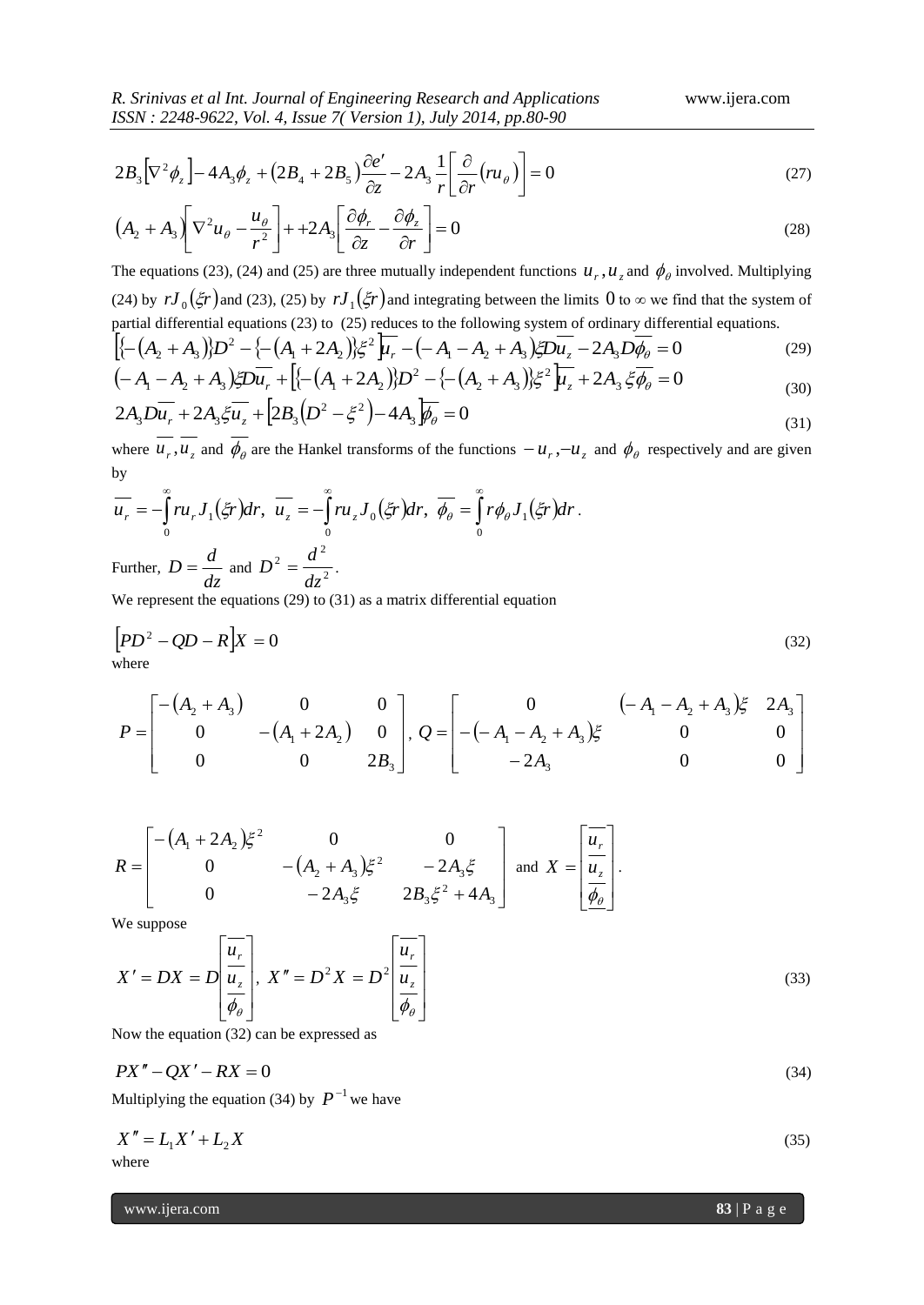$$
L_1 = P^{-1}Q = \begin{bmatrix} 0 & \frac{-(-A_1 - A_2 + A_3)\xi}{(A_2 + A_3)} & \frac{-2A_3}{(A_2 + A_3)} \\ \frac{-A_4}{(A_1 + 2A_2)} & 0 & 0 \\ \frac{-A_3}{B_3} & 0 & 0 \\ 0 & \frac{A_2 + A_3\xi^2}{(A_1 + 2A_2)} & \frac{-2A_3\xi}{(A_1 + 2A_2)} \\ 0 & \frac{-A_3\xi}{(A_1 + 2A_2)} & \frac{2A_3\xi}{(A_1 + 2A_3)} \\ 0 & \frac{-A_3\xi}{B_3} & \frac{B_3\xi^2 + 2A_3}{B_3} \end{bmatrix}
$$
  
ce express equations (33) and (35) as a single matrix differential equation  

$$
\begin{bmatrix} x \\ y \\ z \end{bmatrix} = \begin{bmatrix} 1 & 1 & 1 \\ 1 & 0 & 1 \\ 1 & 0 & 1 \\ z \end{bmatrix} \begin{bmatrix} x \\ y \\ z \end{bmatrix} = \begin{bmatrix} x \\ y \\ z \end{bmatrix} = \begin{bmatrix} x \\ y \\ z \end{bmatrix}
$$
since *I* and *O* are unit and zero matrices of order 3 respectively.  
pipose  $E = \begin{bmatrix} L_1 & L_2 & 1 \\ L_1 & L_2 & 1 \\ 1 & 0 & 1 \\ 0 & 0 & 0 \end{bmatrix}$  and  $Y = \begin{bmatrix} x \\ x \\ x \end{bmatrix}$   
view of equation (37) the equation (36) can be written as  

$$
\frac{1}{z}Y = EY
$$
  
since  

$$
I = \begin{bmatrix} -A_1 - A_2 + A_3 & 1 & 1 \\ 1 & 0 & 1 \\ 1 & 0 & 1 \end{bmatrix}
$$
,  $e_{13} = \frac{-2A_3}{(A_2 + A_3)}, e_{14} = \frac{(A_1 + 2A_2)\xi^2}{(A_2 + A_3)}$   
 $u = \frac{-(-A_1 - A_2 + A_3)\xi}{(A_2 + A_3)}, e_{15} = \frac{-2A_3}{(A_1 + 2A_2)}, e_{16} = \frac{2A_3\xi}{(A_1 + 2A_2)}$   
 $u = \frac{$ 

We express equations (33) and (35) as a single matrix differential equation

$$
\frac{d}{dz} \begin{bmatrix} X' \\ X \end{bmatrix} = \begin{bmatrix} L_1 & L_2 \\ I & O \end{bmatrix} \begin{bmatrix} X' \\ X \end{bmatrix}
$$
\n(36)

where  $I$  and  $O$  are unit and zero matrices of order 3 respectively.

Suppose 
$$
E = \begin{bmatrix} L_1 & L_2 \\ I & O \end{bmatrix}
$$
 and  $Y = \begin{bmatrix} X' \\ X \end{bmatrix}$  (37)  
In view of equation (37) the equation (36) can be written as

In view of equation (37) the equation (36) can be written as

$$
\frac{d}{dz}Y = EY\tag{38}
$$

where

$$
E = \left| e_{ij} \right|_{6x6}
$$
  
Assume  $Y = We^{sz}$  be a solution of equation (38) then we have  $EW = sW$  (39)

$$
e_{12} = \frac{-(-A_1 - A_2 + A_3)\xi}{(A_2 + A_3)}, e_{13} = \frac{-2A_3}{(A_2 + A_3)}, e_{14} = \frac{(A_1 + 2A_2)\xi^2}{(A_2 + A_3)}
$$
  
\n
$$
e_{21} = \frac{(-A_1 - A_2 + A_3)\xi}{(A_1 + 2A_2)}, e_{25} = \frac{(A_2 + A_3)\xi^2}{(A_1 + 2A_2)}, e_{26} = \frac{2A_3\xi}{(A_1 + 2A_2)}
$$
  
\n
$$
e_{31} = \frac{-A_3}{B_3}, e_{35} = \frac{-A_3\xi}{B_3}, e_{36} = \frac{B_3\xi^2 + 2A_3}{B_3}.
$$

Hence, *s* is an eigen value of the matrix  $E$  and  $W$  is the corresponding eigen vector.

The eigen values of the matrix  $E$  are the roots of the equation  $det(E - sI) = 0$  (40)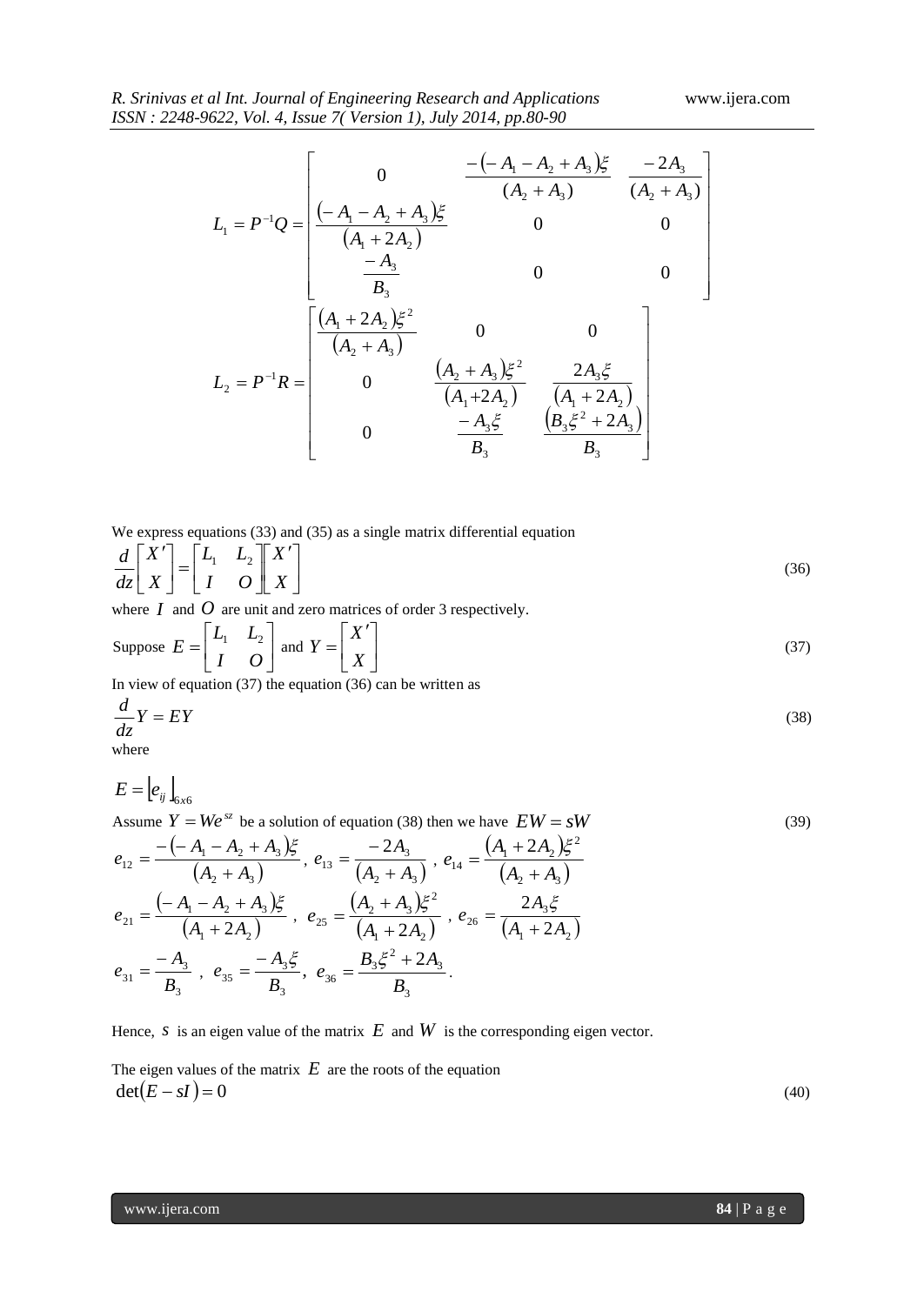|                 | $ -s \t e_{12} \t e_{13} \t e_{14} \t 0 \t 0 $                                                                    |             |         |  |
|-----------------|-------------------------------------------------------------------------------------------------------------------|-------------|---------|--|
|                 | $\begin{vmatrix} e_{21} & -s & 0 & 0 & e_{25} & e_{26} \end{vmatrix}$                                             |             |         |  |
|                 | <i>i.e.</i> , $\begin{vmatrix} e_{31} & 0 & -s & 0 & e_{35} & e_{36} \\ 1 & 0 & 0 & -s & 0 & 0 \end{vmatrix} = 0$ |             |         |  |
|                 |                                                                                                                   |             |         |  |
| $\vert 0 \vert$ | $\begin{bmatrix} 1 & 0 & 0 & -s & 0 \end{bmatrix}$                                                                |             |         |  |
| $\mid 0 \mid$   | $\overline{0}$                                                                                                    | $1 \quad 0$ | $0 - s$ |  |

Expanding the determinant of equation (41) we get the characteristic equation as

$$
s^{6} - (2\xi^{2} + \zeta^{2})s^{4} + (\xi^{4} + 2\xi^{2}\zeta^{2})s^{2} - \xi^{4}\zeta^{2} = 0
$$
\nwhere\n
$$
s^{2} - \zeta^{2} + \zeta^{2} = 2A_{3}(A_{2} + 2A_{3})
$$
\n(42)

$$
\zeta^2 = \xi^2 + l^2
$$
 and  $l^2 = \frac{2A_3(A_2 + 2A_3)}{B_3(A_2 + A_3)}$ 

The eigen values of the matrix E are the roots of the equation (42) and they are  $\pm \xi, \pm \xi, \pm \zeta$ .

Let 
$$
s_1 = \xi
$$
,  $s_2 = -\xi$ ,  $s_3 = \zeta$  and  $s_4 = -\zeta$ 

The four eigen vectors corresponding to four distinct eigen values  $s_1, s_2, s_3, s_4$  of the matrix  $E$  are obtained by solving the following homogeneous equations.

$$
\begin{bmatrix}\n-s & e_{12} & e_{13} & e_{14} & 0 & 0 \\
e_{21} & -s & 0 & 0 & e_{25} & e_{26} \\
e_{31} & 0 & -s & 0 & e_{35} & e_{36} \\
1 & 0 & 0 & -s & 0 & 0 \\
0 & 1 & 0 & 0 & -s & 0 \\
0 & 0 & 1 & 0 & 0 & -s\n\end{bmatrix}\n\begin{bmatrix}\nW_1(s) \\
W_2(s) \\
W_3(s) \\
W_4(s) \\
W_5(s) \\
W_5(s)\n\end{bmatrix} = 0
$$
\n(43)

for  $s = s_1, s_2, s_3, s_4$ 

If we denote the cofactors of the elements of the first row of the coefficient matrix of the equation (43) by  $E_i(s)$ , for  $i = 1,2,3,4,5,6$  then

$$
W(s) = \begin{bmatrix} E_1(s) & E_2(s) & E_3(s) & E_4(s) & E_5(s) & E_6(s) \end{bmatrix}^T \tag{44}
$$

are the solutions of the equation (43) and hence they are eigen vectors corresponding to the eigen values  $s_1, s_2, s_3, s_4$  of the matrix  $E$ . The elements of equation (44) are given by

$$
E_{1}(s) = -s^{5} + s^{3} \left[ \frac{(A_{1} + 3A_{2} + A_{3})}{(A_{1} + 2A_{2})} \xi^{2} + \frac{2A_{3}}{B_{3}} \right] + s \left[ \frac{(A_{2} + A_{3})}{(A_{1} + 2A_{2})} \xi^{4} + \frac{2A_{3}(A_{2} + 2A_{3})}{B_{3}(A_{1} + 2A_{2})} \xi^{2} \right]
$$
  
\n
$$
E_{2}(s) = s^{2} \xi \left[ \frac{(A_{1} + A_{2} - A_{3})}{(A_{1} + 2A_{2})} \left(s^{2} - \xi^{2}\right) - \frac{2A_{3}(A_{1} + A_{2} - 2A_{3})}{B_{3}(A_{1} + 2A_{2})} \right]
$$
  
\n
$$
E_{3}(s) = A_{3} s^{2} \left[ \frac{s^{2} - \xi^{2}}{B_{3}} \right]
$$
  
\n
$$
E_{4}(s) = -s^{4} + s^{2} \left[ \frac{(A_{1} + 3A_{2} + A_{3})}{(A_{1} + 2A_{2})} \xi^{2} + \frac{2A_{3}}{B_{3}} \right] - s^{2} \xi^{2} \left( \frac{A_{2} + A_{3}}{A_{1} + 2A_{2}} \right)
$$
  
\n
$$
E_{5}(s) = \left[ \frac{(A_{1} + A_{2} - A_{3})}{(A_{1} + 2A_{2})} \left(s^{2} - \xi^{2}\right) - \frac{2A_{3}(A_{1} + A_{2} - 3A_{3})}{B_{3}(A_{1} + 2A_{2})} \right] \xi_{S}
$$

www.ijera.com **85** | P a g e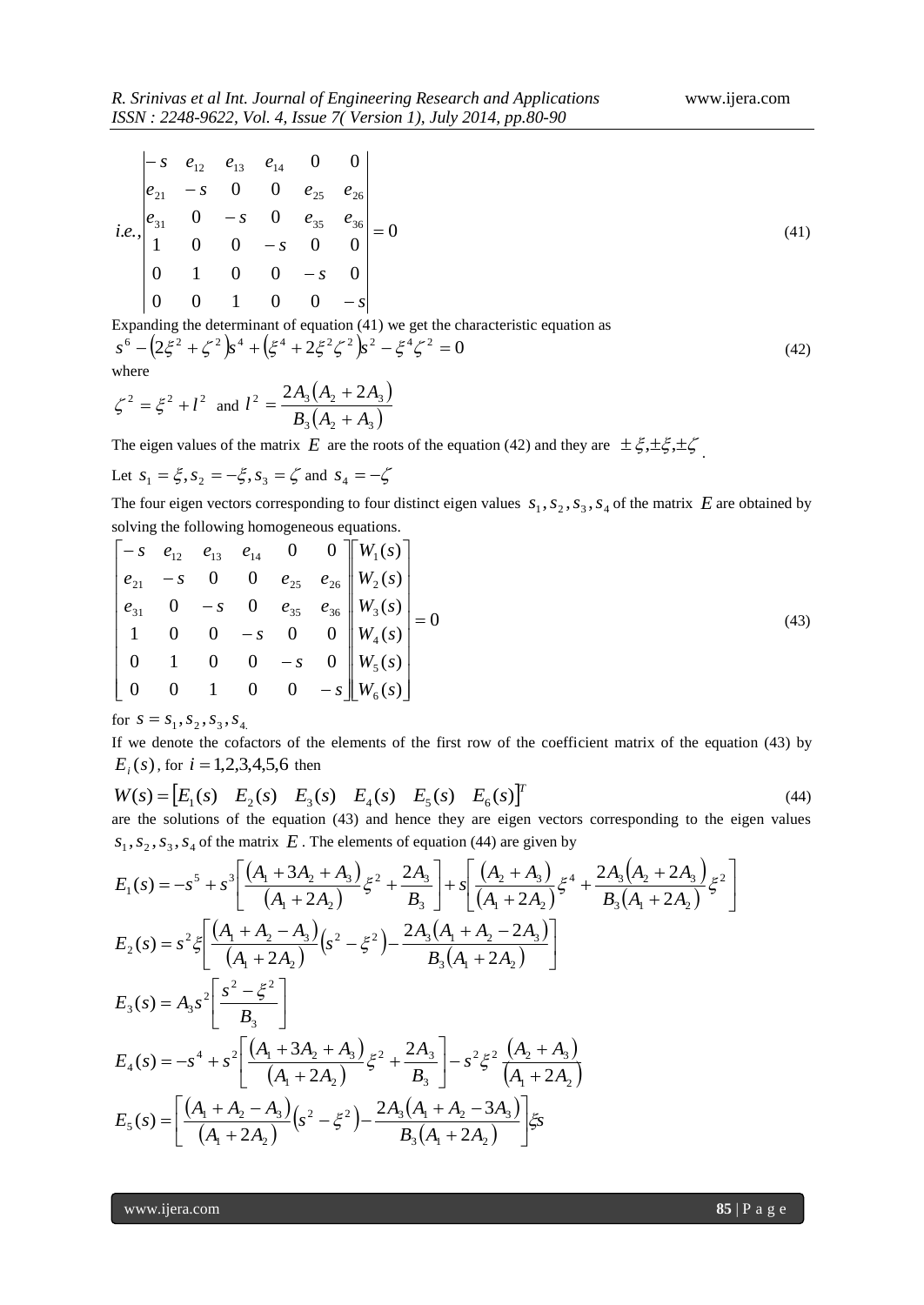$$
E_6(s) = A_3 s \left[ \frac{s^2 - \xi^2}{B_3} \right]
$$

Thus, the solution of the differential equation (38) is given by Das *et al.* [5]

$$
Y = c_1 W(s_1) \exp(s_1 z) + c_2 \frac{d}{dz} [W(s) \exp(sz)]_{s=s_1} + c_3 W(s_2 z) \exp(s_2 z) + c_4 \frac{d}{dz} [W(s) \exp(sz)]_{s=s_2}
$$
  
+  $c_5 W(s_3) \exp(s_3 z) + c_6 W(s_4) \exp(s_4 z)$  (45)

where  $c_1$ ,  $c_2$ ,  $c_3$ ,  $c_4$ ,  $c_5$ ,  $c_6$  are arbitrary constants which are to be determined from the boundary conditions.

The equation (45) can be expressed as

$$
Y = (c_1 + c_2 z)W(s_1) \exp(s_1 z) + c_2 W'(s_1) \exp(s_1 z) + (c_3 + c_4 z)W(s_2) \exp(s_2 z) + c_4 W'(s_2) \exp(s_2 z)
$$
  
+  $c_5 W(s_3) \exp(s_3 z) + c_6 W(s_4) \exp(s_4 z)$  (46)

where ( ' ) represents the differentiation with respect to *z* .

For the half space  $z \ge 0$ , the equation (46) reduces to the form

$$
Y = (c_3 + c_4 z)W(s_2) \exp(s_2 z) + c_4 W'(s_2) \exp(s_2 z) + c_6 W(s_4) \exp(s_4 z)
$$
\n(47)

where the constants  $c_3$ ,  $c_4$ ,  $c_6$  are to be determined from the boundary conditions.

Equating the corresponding elements of matrices of equation (47), we obtain

$$
u_r(z) = [(c_3 + c_4 z)E_1(s_2) + c_4 E_1(s_2)]exp(s_2 z) + c_6 E_1(s_4)exp(s_4 z)
$$
  
\n
$$
u_z(z) = [(c_3 + c_4 z)E_2(s_2) + c_4 E_2(s_2)]exp(s_2 z) + c_6 E_{21}(s_4)exp(s_4 z)
$$
  
\n
$$
\phi_0(z) = [(c_3 + c_4 z)E_3(s_2) + c_4 E_3(s_2)]exp(s_2 z) + c_6 E_3(s_4)exp(s_4 z)
$$
  
\n
$$
u_r(z) = [(c_3 + c_4 z)E_4(s_2) + c_4 E_4(s_2)]exp(s_2 z) + c_6 E_4(s_4)exp(s_4 z)
$$
\n(48)

$$
u_z(z) = [(c_3 + c_4 z)E_5(s_2) + c_4 E_5(s_2)]exp(s_2 z) + c_6 E_5(s_4)exp(s_4 z)
$$
\n(49)

$$
\phi_{\theta}(z) = [(c_3 + c_4 z)E_6(s_2) + c_4 E_6(s_2)] \exp(s_2 z) + c_6 E_6(s_4) \exp(s_4 z)
$$
\n(50)

The equations (26), (27) and (28) three mutually independent functions  $u_r$ ,  $u_z$  and  $\phi_\theta$  are involved. Multiplying (27) by  $rJ_0(\xi r)$  and (26), (28) by  $rJ_1(\xi r)$  and integrating between the limits 0 to  $\infty$ . We find that the system of partial differential equations (26) to (28) reduces to the following system of ordinary differential equations.

$$
\left[2B_3D^2 - 2(B_3 + B_4 + B_5)\xi^2 - 4A_3\overline{\psi_r} - 2(B_4 + B_5)\xi D\overline{\psi_s} - 2A_3D\overline{u_\theta} = 0\right]
$$
\n(51)

$$
2(B_4 + B_5)\xi D\overline{\phi_r} + [2(B_3 + B_4 + B_5)D^2 - 2B_3\xi^2 - 4A_3\overline{\phi_z} + 2A_3\xi\overline{u_\theta} = 0 \tag{52}
$$

$$
2A_3 D \overline{\phi_r} + 2A_3 \overline{\xi} \overline{\phi_z} + (-A_2 - A_3)(D^2 - \xi^2) \overline{\mu_\theta} = 0
$$
\n(53)

where  $\phi_r$ ,  $\phi_z$  and  $u_\theta$  are the Hankel transforms of the functions  $-\phi_r$ ,  $-\phi_z$  and  $u_\theta$  respectively and are given by

$$
\overline{\phi_r} = -\int_0^{\infty} r \phi_r J_1(\xi r) dr, \overline{\phi_z} = -\int_0^{\infty} r \phi_z J_0(\xi r) dr, \overline{u_{\theta}} = \int_0^{\infty} r u_{\theta} J_1(\xi r) dr.
$$

We repeat the method adopted for solving the first set of equations. The equations (51) to (53) can be expressed as vector matrix differential equation.

$$
\frac{d}{dz}Y = FY \tag{54}
$$

where

$$
Y = \begin{bmatrix} \overrightarrow{\phi_r} & \overrightarrow{\phi_z} & \overrightarrow{u_{\theta}} & \overrightarrow{\phi_r} & \overrightarrow{\phi_z} & \overrightarrow{u_{\theta}} \end{bmatrix}^T \text{ and } F = \begin{bmatrix} f_{ij} \end{bmatrix}
$$
 (55)

www.ijera.com **86** | P a g e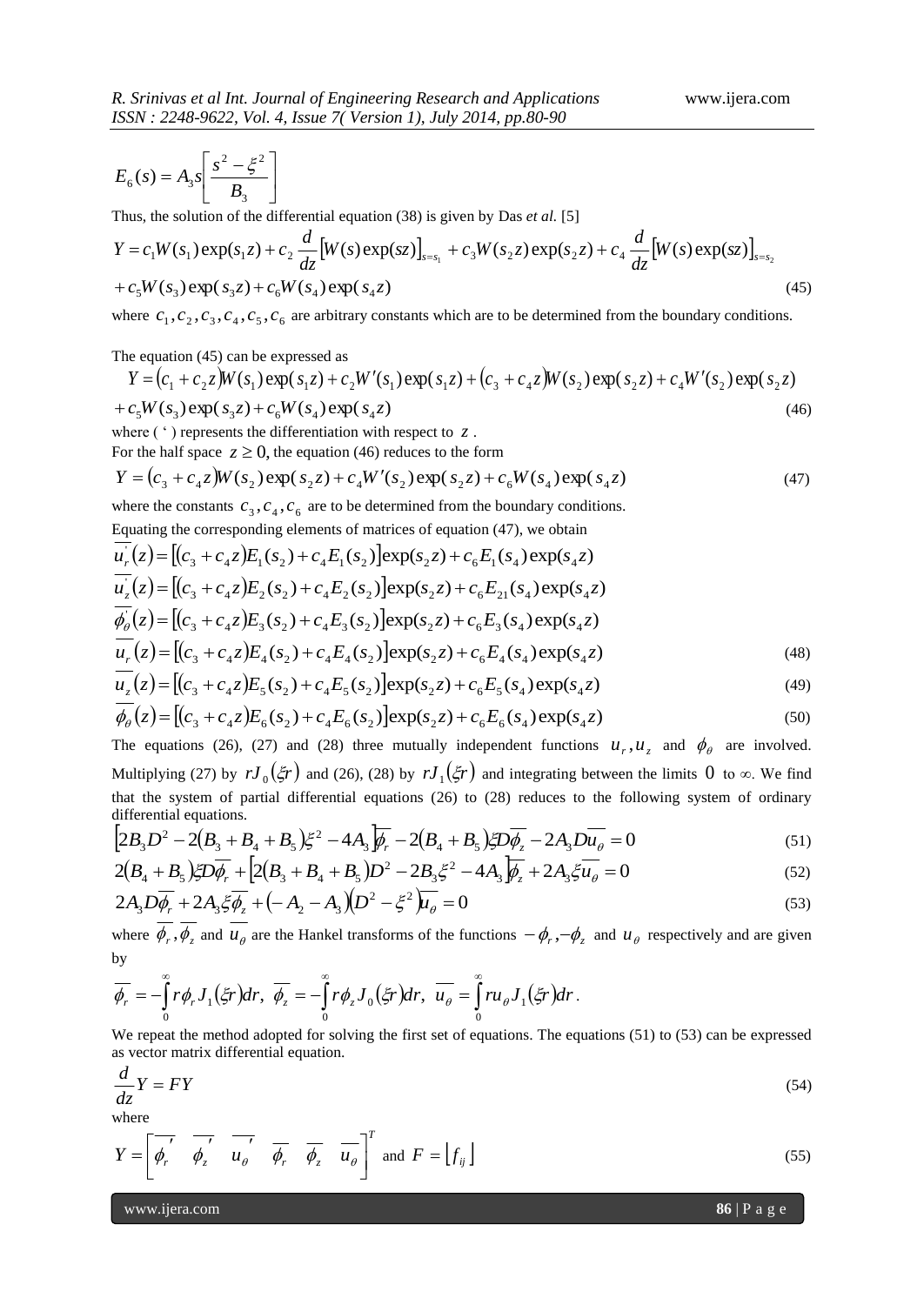The elements of the matrix  $F$  are given by

$$
f_{11} = f_{15} = f_{16} = 0, f_{12} = \frac{(B_4 + B_5)\xi}{B_3}, f_{13} = \frac{A_3}{B_3}, f_{14} = \frac{(B_3 + B_4 + B_5)\xi^2 + 2A_3}{B_3}.
$$
  
\n
$$
f_{22} = f_{23} = f_{24} = 0, f_{21} = \frac{-(B_4 + B_5)\xi}{(B_3 + B_4 + B_5)}, f_{25} = \frac{A_3\xi^2 + 2A_3}{(B_3 + B_4 + B_5)}, f_{26} = \frac{-A_3\xi}{(B_3 + B_4 + B_5)}.
$$
  
\n
$$
f_{32} = f_{33} = f_{34} = 0, f_{31} = \frac{2A_3}{(A_2 + A_3)}, f_{35} = \frac{2A_3\xi}{(A_2 + A_3)}, f_{36} = \xi^2.
$$
  
\n
$$
f_{41} = 1, f_{42} = f_{43} = f_{44} = f_{45} = f_{46} = 0.
$$
  
\n
$$
f_{52} = 1, f_{51} = f_{53} = f_{54} = f_{55} = f_{56} = 0.
$$
  
\n
$$
f_{63} = 1, f_{61} = f_{62} = f_{64} = f_{65} = f_{66} = 0.
$$
  
\n(56)

Again, if g is an eigen value of the matrix F then  $Y = U \exp(gz)$  is a solution of equation (54). Hence, U is the corresponding eigen vector.

The eigen values of  $F$  are the roots of the characteristic equation

$$
\begin{vmatrix} F - gI &= 0 & & \\ -g & f_{12} & f_{13} & f_{14} & 0 & 0 \\ f_{21} &= g & 0 & 0 & f_{25} & f_{26} \\ f_{31} &= 0 & = g & 0 & f_{35} & f_{36} \\ 1 &= 0 & 0 & = g & 0 & 0 \\ 0 &= 1 & 0 & 0 & = g & 0 \\ 0 &= 0 & 0 & 0 & 0 & 0 \\ 0 &= 0 & 0 & 0 & 0 & 0 \\ 0 &= 0 & 0 & 0 & 0 & 0 \\ 0 &= 0 & 0 & 0 & 0 & 0 \\ 0 &= 0 & 0 & 0 & 0 & 0 \\ 0 &= 0 & 0 & 0 & 0 & 0 \\ 0 &= 0 & 0 & 0 & 0 & 0 \\ 0 &= 0 & 0 & 0 & 0 & 0 \\ 0 &= 0 & 0 & 0 & 0 & 0 \\ 0 &= 0 & 0 & 0 & 0 & 0 \\ 0 &= 0 & 0 & 0 & 0 & 0 \\ 0 &= 0 & 0 & 0 & 0 & 0 \\ 0 &= 0 & 0 & 0 & 0 & 0 \\ 0 &= 0 & 0 & 0 & 0 & 0 \\ 0 &= 0 & 0 & 0 & 0 & 0 \\ 0 &= 0 & 0 & 0 & 0 & 0 \\ 0 &= 0 & 0 & 0 & 0 & 0 \\ 0 &= 0 & 0 & 0 & 0 & 0 \\ 0 &= 0 & 0 & 0 & 0 & 0 \\ 0 &= 0 & 0 &
$$

Now simplifying equation (58) and using equation (56) therein we obtain the characteristic equation as  $(\xi^2+\lambda_1^2+\lambda_2^2)+g^2(\xi^2\lambda_1^2+\xi^2\lambda_2^2+\lambda_1^2\lambda_2^2)-\xi^2\lambda_1^2\lambda_2^2=0$ 2 2 1 2)  $\epsilon^2$ 2 2 1 2 2 2,  $\epsilon^2$ 1 2),  $2$   $\epsilon$  2 2 2 1  $g^6 - g^4(\xi^2 + \lambda_1^2 + \lambda_2^2) + g^2(\xi^2 \lambda_1^2 + \xi^2 \lambda_2^2 + \lambda_1^2 \lambda_2^2) - \xi^2 \lambda_1^2 \lambda_2^2 = 0$  (59) where

$$
\lambda_1^2 = \xi^2 + k_1^2, \ \lambda_2^2 = \xi^2 + k_2^2, \ k_1^2 = \frac{A_3}{\left(B_3 + B_4 + B_5\right)}, \ k_2^2 = \frac{2A_3\left(A_2 + 2A_3\right)}{\left(A_2 + A_3\right)B_3}.
$$

The roots are  $\pm \xi, \pm \lambda_1, \pm \lambda_2$  which are the distinct eigen values of the matrix F.

The corresponding eigen vectors are obtained by solving the following homogeneous equation.

$$
\begin{bmatrix}\n-g & f_{12} & f_{13} & f_{14} & 0 & 0 \\
f_{21} & -g & 0 & 0 & f_{25} & f_{26} \\
f_{31} & 0 & -g & 0 & f_{35} & f_{36} \\
1 & 0 & 0 & -g & 0 & 0 \\
0 & 1 & 0 & 0 & -g & 0 \\
0 & 0 & 1 & 0 & 0 & -g\n\end{bmatrix}\n\begin{bmatrix}\nU_1(g) \\
U_2(g) \\
U_3(g) \\
U_4(g) \\
U_5(g) \\
U_5(g)\n\end{bmatrix} = 0
$$
\n(60)

for  $g = g_i$ ,  $i = 1,2,3,4,5,6$ .

here  $g_1 = \xi, g_2 = -\xi, g_3 = \lambda_1, g_4 = -\lambda_1, g_5 = \lambda_2, g_6 = -\lambda_2$ .

We denote the cofactors of the elements of the first row of the coefficient matrix in equation (60) by  $F_i(g)$ ,  $i = 1,2,3,4,5,6$ . then

 $U(g) = [F_1(g) \quad F_2(g) \quad F_3(g) \quad F_4(g) \quad F_5(g) \quad F_6(g)]^T$  are the solutions of the equation (60) and hence they are eigen vectors corresponding to the eigen values  $g_i$ ,  $i = 1,2,3,4,5,6$  of the matrix  $F$ .

www.ijera.com **87** | P a g e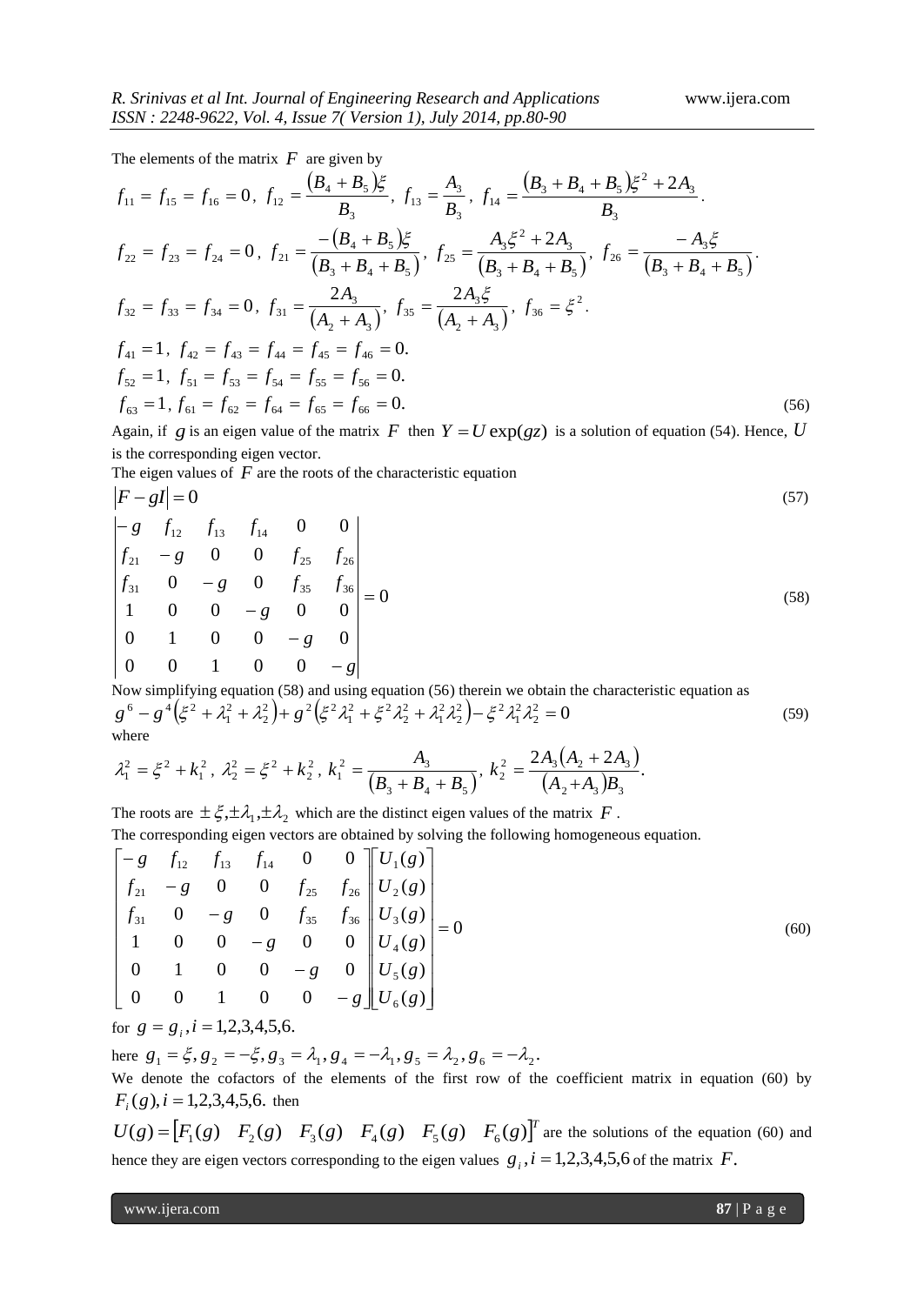The expressions of  $F_i(g)$ ,  $i = 1,2,3,4,5,6$  are

$$
F_{1}(g) = -g^{5} + g^{3} \left[ \frac{\xi^{2}(B_{4} + B_{5} + 2B_{3}) + 2A_{3}}{(B_{4} + B_{5} + B_{3})} \right] - g\xi^{2} \left[ \frac{(A_{2} + A_{3})B_{3}\xi^{2} + 2A_{3}(A_{2} + 2A_{3})}{(B_{4} + B_{5} + B_{3})(A_{2} + A_{3})} \right]
$$
  
\n
$$
F_{2}(g) = g^{4}\xi \frac{(B_{4} + B_{5})}{(B_{4} + B_{5} + B_{3})} - g^{2}\xi \left[ \frac{(B_{4} + B_{5})(A_{2} + A_{3})\xi^{2} - 2A_{3}^{2}}{(B_{4} + B_{5} + B_{3})(A_{2} + A_{3})} \right]
$$
  
\n
$$
F_{3}(g) = -g^{4} \frac{2A_{3}}{(A_{2} + A_{3})} + g^{2} \left[ \frac{2A_{3}\xi^{2}(-B_{5} + B_{3} - B_{4}) + 2A_{3}^{2}}{(B_{4} + B_{5} + B_{3})(A_{2} + A_{3})} \right]
$$
  
\n
$$
F_{4}(g) = -g^{4} + g^{2} \left[ \frac{(B_{5} + 2B_{3} + B_{4})\xi^{2} + 2A_{3}}{(B_{4} + B_{5} + B_{3})} \right] - \xi^{2} \left[ \frac{B_{3}(A_{2} + A_{3})\xi^{2} + 2A_{3}(A_{2} + 2A_{3})}{(B_{4} + B_{5} + B_{3})(A_{2} + A_{3})} \right]
$$
  
\n
$$
F_{5}(g) = g^{3}\xi \frac{(B_{4} + B_{5})}{(B_{4} + B_{5} + B_{3})} - g \left[ \frac{(B_{4} + B_{5})\xi^{3}}{(B_{4} + B_{5} + B_{3})} - \frac{2A_{3}^{2}\xi}{(B_{4} + B_{5} + B_{3})(A_{2} + A_{3})} \right]
$$
  
\n
$$
F_{6}(g) = -g^{3} \frac{(2A_{3})}{(A_{2} + A_{3})} + g \left[ \frac{2A_{3}\xi^{2}(-B_{5} + B_{3} - B_{4})2A_{3}^{2}}
$$

Since  $g_1, g_2, g_3, g_4, g_5, g_6$  are the distinct roots of characteristic equation (59).

The general solution of the differential equation (55) is given by

$$
Y = C_1 U(g_1) \exp(g_1 z) + C_2 U(g_2) \exp(g_2 z) + C_3 U(g_3) \exp(g_3 z) + C_4 U(g_4) \exp(g_4 z) + C_5 U(g_5) \exp(g_5 z) + C_6 U(g_6) \exp(g_6 z)
$$
\n(61)

where  $C_i$ , i=1,2,3,4,5,6 are arbitrary constants.

From equation (61), we have

$$
\overline{\phi_r^{\cdot}}(z) = \sum_{i=1}^{6} C_i F_1(g_i) \exp(g_i z)
$$
\n
$$
\overline{\phi_z^{\cdot}}(z) = \sum_{i=1}^{6} C_i F_2(g_i) \exp(g_i z)
$$
\n
$$
\overline{\psi_\theta}(z) = \sum_{i=1}^{6} C_i F_3(g_i) \exp(g_i z)
$$
\n
$$
\overline{\phi_r}(z) = \sum_{i=1}^{6} C_i F_4(g_i) \exp(g_i z)
$$
\n(62)

$$
\overline{\phi_z}(z) = \sum_{i=1}^{6} C_i F_5(g_i) \exp(g_i z)
$$
\n(63)

$$
\overline{u}_{\theta}(z) = \sum_{i=1}^{6} C_i F_6(g_i) \exp(g_i z)
$$
\nNow, we consider the equations of motion corresponding to micro-strains.

\n
$$
(64)
$$

The equations of motion under the absence of body forces and couples the equation (3) involving micro-strains can be expressed as

$$
B_1 \nabla^2 \phi_{pp} + 2B_2 \nabla^2 \phi_{rr} - A_4 \phi_{pp} - 2A_5 \phi_{rr} = 0
$$
\n(65)

$$
B_1 \nabla^2 \phi_{pp} + 2B_2 \nabla^2 \phi_{\theta\theta} - A_4 \phi_{pp} - 2A_5 \phi_{\theta\theta} = 0
$$
\n
$$
\tag{66}
$$

$$
B_1 \nabla^2 \phi_{pp} + 2B_2 \nabla^2 \phi_{zz} - A_4 \phi_{pp} - 2A_5 \phi_{zz} = 0
$$
\n(67)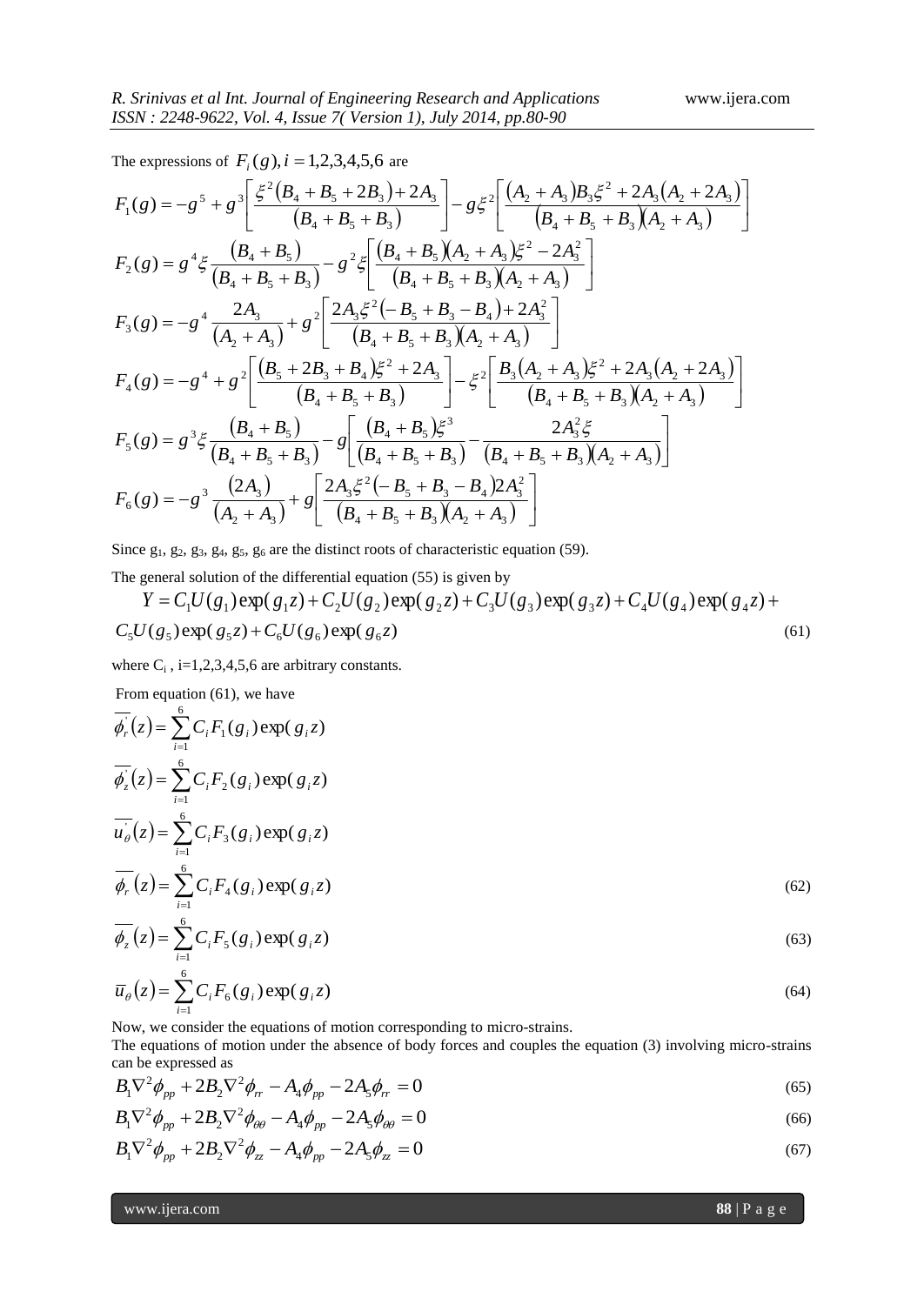$$
2B_2\nabla^2\phi_{(r\theta)} - 2A_5\phi_{(r\theta)} = 0\tag{68}
$$

$$
2B_2 \nabla^2 \phi_{(rz)} - 2A_5 \phi_{(rz)} = 0 \tag{69}
$$

$$
2B_2 \nabla^2 \phi_{(\alpha)} - 2A_5 \phi_{(\alpha)} = 0 \tag{70}
$$

where

$$
\nabla^2 = \frac{\partial^2}{\partial r^2} + \frac{1}{r} \frac{\partial}{\partial r} + \frac{\partial^2}{\partial z^2}
$$
 and  $\phi_{pp} = \phi_{rr} + \phi_{\theta\theta} + \phi_{zz}$   
Adding equations (65), (66) and (67) we have  

$$
(3B_1 + 2B_2)\nabla^2 \phi_{pp} - (3A_4 + 2A_5)\phi_{pp} = 0
$$
 (71)

Subtract equation (66) from equation (65) and subtract equation (67) from equation (66) we get\n
$$
y = f(x)
$$

$$
2B_2 \nabla^2 (\phi_{rr} - \phi_{\theta\theta}) - 2A_5 (\phi_{rr} - \phi_{\theta\theta}) = 0
$$
\n(72)

$$
2B_2 \nabla^2 (\phi_{\theta\theta} - \phi_{zz}) - 2A_5 (\phi_{\theta\theta} - \phi_{zz}) = 0
$$
\n<sup>(73)</sup>

From equation (68) we have

$$
\nabla^2 \phi_{(r\theta)} - m_1^2 \phi_{(r\theta)} = 0 \tag{74}
$$

where

$$
m_1^2 = \frac{A_5}{B_2}
$$

The general solution of equation (74) is given by

$$
\phi_{(r\theta)}(r,z) = [a_1 I_0(m_1 r) + a_2 K_0(m_1 r)]b_1 \cos(nz) + b_2 \sin(nz)]
$$
\n(75)

As the equations (69) and (70) are similar to equation (68). Hence the solutions of  $\phi_{(rz)}$  and  $\phi_{(\phi_z)}$  are given by

$$
\phi_{(rz)}(r,z) = [a_3 I_0(m_1 r) + a_4 K_0(m_1 r)] [b_3 \cos(nz) + b_4 \sin(nz)] \tag{76}
$$

$$
\phi_{(\alpha)}(r,z) = \left[a_5 I_0(m_1 r) + a_6 K_0(m_1 r)\right] b_5 \cos(nz) + b_6 \sin(nz)\right]
$$
\n(77)

where  $I_0(m_1r)$  and  $K_0(m_1r)$  are modified Bessel function of the first and second kinds respectively. From equation (72) we have

$$
\nabla^2 (\phi_{rr} - \phi_{\theta\theta}) - m_1^2 (\phi_{rr} - \phi_{\theta\theta}) = 0
$$
  
The general solution of equation (78) is given by

$$
(\phi_{rr} - \phi_{\theta\theta})(r, z) = [a_7 I_0(m_1 r) + a_8 K_0(m_1 r)] [b_7 \cos(nz) + b_8 \sin(nz)]
$$
\nSimilarly, the general solution of equation (73) is given by

$$
\left(\phi_{\theta\theta} - \phi_{zz}\right)(r, z) = \left[a_9 I_0(m_1 r) + a_{10} K_0(m_1 r)\right] \left[b_9 \cos(nz) + b_{10} \sin(nz)\right]
$$
\nFrom equation (71) we have

\n
$$
\left[\frac{1}{2}(3a_1 r) + \frac{1}{2}(3a_2 r) + \frac{1}{2}(3a_3 r) + \frac{1}{2}(3a_4 r) + \frac{1}{2}(3a_5 r) + \frac{1}{2}(3a_6 r) + \frac{1}{2}(3a_6 r) + \frac{1}{2}(3a_6 r) + \frac{1}{2}(3a_6 r) + \frac{1}{2}(3a_6 r) + \frac{1}{2}(3a_6 r) + \frac{1}{2}(3a_6 r) + \frac{1}{2}(3a_6 r) + \frac{1}{2}(3a_6 r) + \frac{1}{2}(3a_6 r) + \frac{1}{2}(3a_6 r) + \frac{1}{2}(3a_6 r) + \frac{1}{2}(3a_6 r) + \frac{1}{2}(3a_6 r) + \frac{1}{2}(3a_6 r) + \frac{1}{2}(3a_6 r) + \frac{1}{2}(3a_6 r) + \frac{1}{2}(3a_6 r) + \frac{1}{2}(3a_6 r) + \frac{1}{2}(3a_6 r) + \frac{1}{2}(3a_6 r) + \frac{1}{2}(3a_6 r) + \frac{1}{2}(3a_6 r) + \frac{1}{2}(3a_6 r) + \frac{1}{2}(3a_6 r) + \frac{1}{2}(3a_6 r) + \frac{1}{2}(3a_6 r) + \frac{1}{2}(3a_6 r) + \frac{1}{2}(3a_6 r) + \frac{1}{2}(3a_6 r) + \frac{1}{2}(3a_6 r) + \frac{1}{2}(3a_6 r) + \frac{1}{2}(3a_6 r) + \frac{1}{2}(3a_6 r) + \frac{1}{2}(3a_6 r) + \frac{1}{2}(3a_6 r) + \frac{1}{2}(3a_6 r) + \frac{1}{2}(3a_6 r) + \frac{1}{2}(3a_6 r) + \frac{1}{2}(3a_6 r) + \frac{1}{2}(3a_6 r) + \frac{1}{2}(3a_6 r) + \frac{
$$

$$
\nabla^2 \phi_{pp} - m_2^2 \phi_{pp} = 0 \tag{81}
$$

where

$$
m_2^2 = \frac{(3A_4 + 2A_5)}{(3B_1 + 2B_2)}
$$

The general solution of equation (81) is given by

$$
\phi_{pp}(r,z) = [a_{11}I_0(m_2r) + a_{12}K_0(m_2r)][b_{11}\cos(nz) + b_{12}\sin(nz)]
$$
\n(82)  
\nNow, solving equations (79), (80) and (82) we get  
\n
$$
\phi_{rr}(r,z) = [a_7I_0(m_1r) + a_8K_0(m_1r)][b_7\cos(nz) + b_8\sin(nz)] + [a_9I_0(m_1r) + a_{10}K_0(m_1r)]
$$
\n
$$
[b_9\cos(nz) + b_{10}\sin(nz)] + [a_{11}I_0(m_2r) + a_{12}K_0(m_2r)][b_{11}\cos(nz) + b_{12}\sin(nz)]
$$
\n(83)  
\n
$$
\phi_{\theta\theta}(r,z) = [a_7I_0(m_1r) + a_8K_0(m_1r)][b_7\cos(nz) + b_8\sin(nz)]
$$
\n(84)

www.ijera.com **89** | P a g e